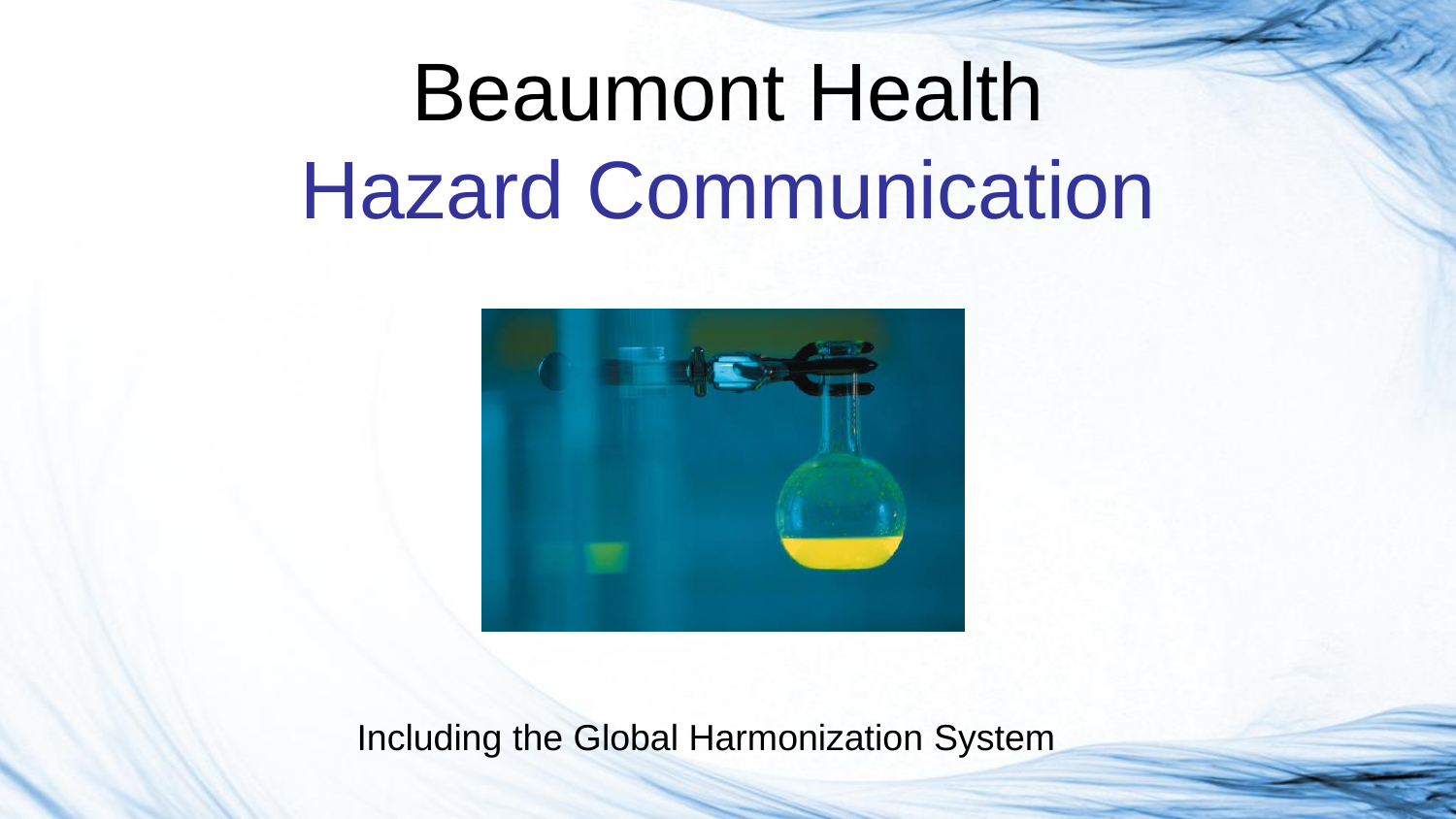### Making Safe Choices

- This module provides critical information/steps needed to ensure that our patients consistently receive safe care. It is **your responsibility** to notify your supervisor/educator if you have questions about the information in this module, or if you are unable to complete the steps as described.
- Not following these steps may cause harm to our patients, ourselves or others and is called at-risk behavior. You should expect to be coached if you misstep, or drift, from the described procedures.
- Should you choose to not follow this procedure (after being coached on the correct procedure) that may be considered reckless behavior and may result in punitive action.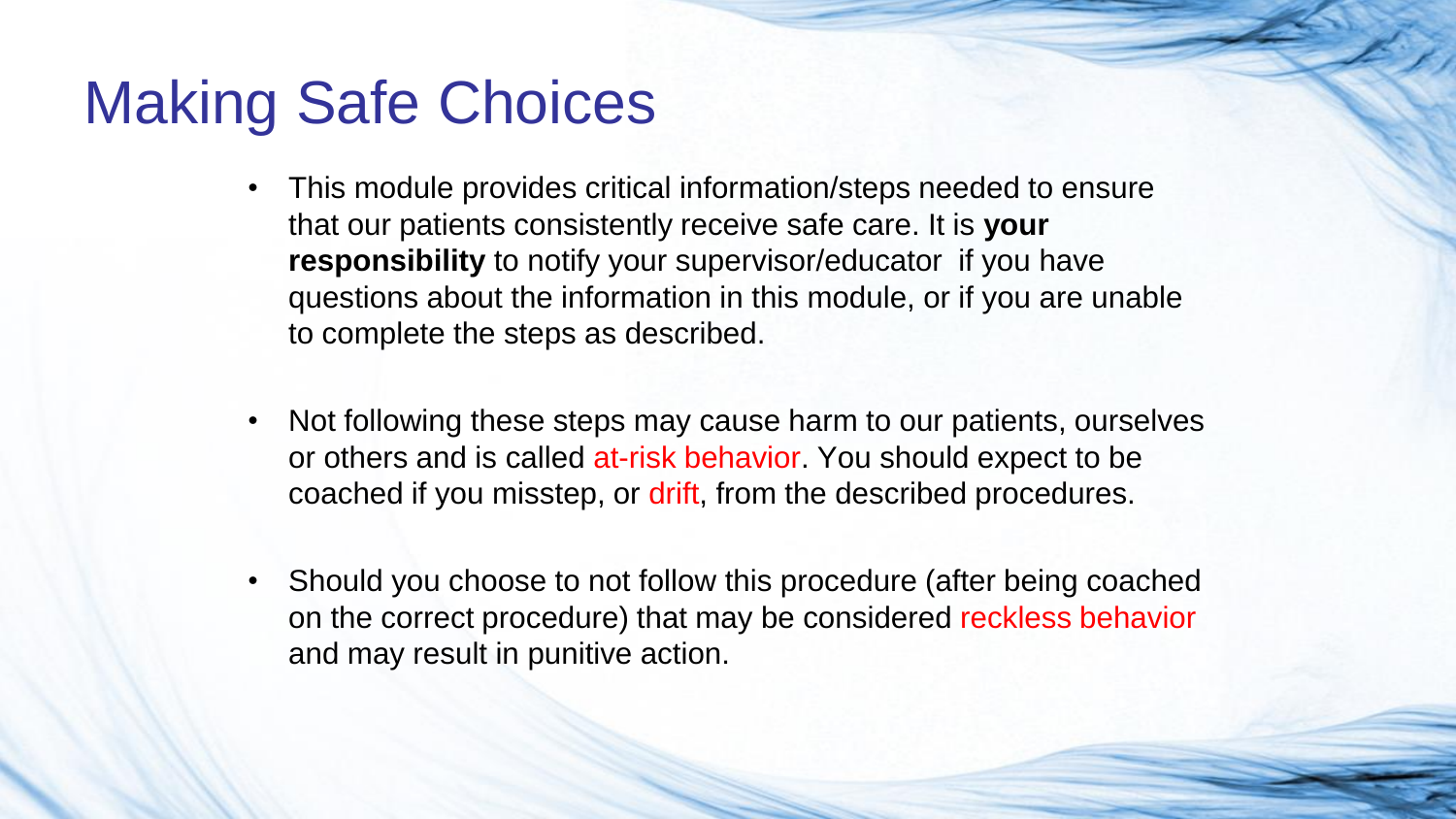### Hazard Communication: The Federal Law



Federal OSHA's Hazard Communication Standard is a general labor law (29 CFR 1910.1200) which mandates that employers will inform our employees of any hazards associated with handling products containing hazardous chemicals.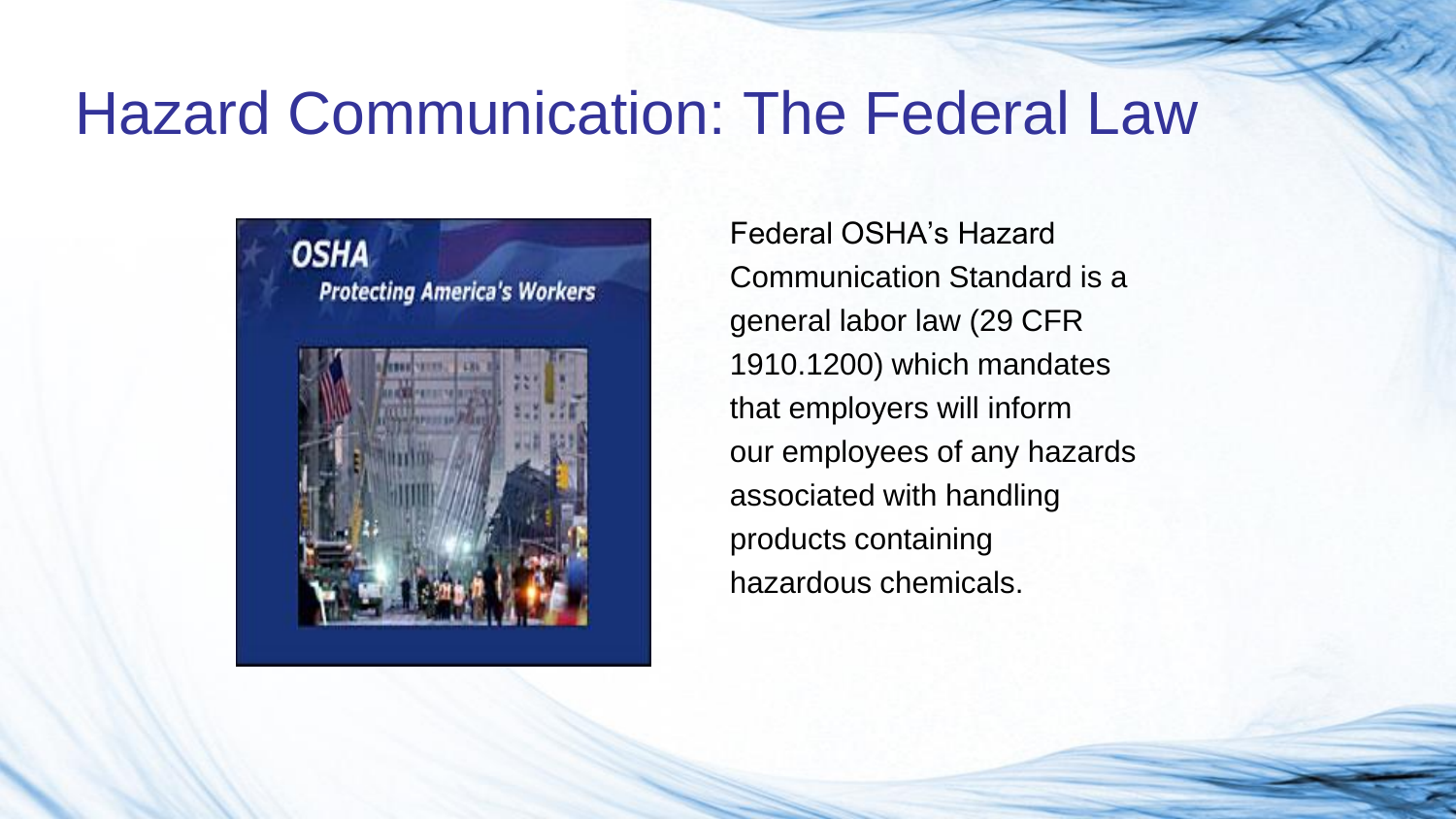### Hazard Communication: The State Law



**Also known as : Michigan's 'Right-to-Know" Law**

The Michigan Occupational Safety and Health Act (MIOSHA) adopted the federal Hazard Communication Standard by reference to communicate information regarding the safe handling of hazardous chemicals present in Michigan workplaces.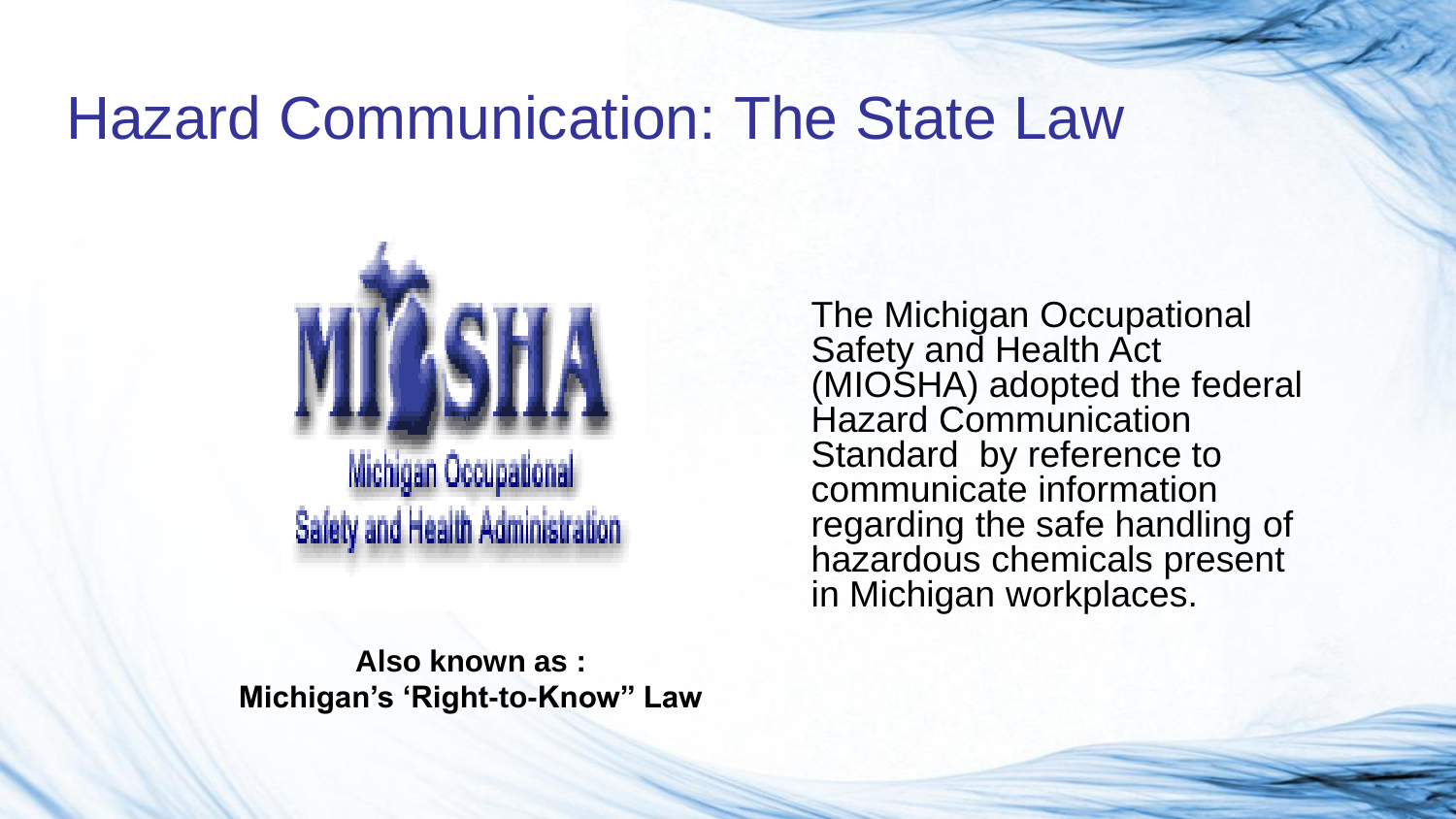## Hazard Communication: Roles and Responsibilities

Chemical Manufacturers must:

- Determine a chemical's hazards
- Provide labels and produce Safety Data Sheets (SDS), formerly Material Safety Data Sheets (MSDS).

Beaumont Health as an employer must:

- Provide a written hazard communication program
- Train an employee who is assigned to work with any hazardous chemicals and when new hazards are introduced into the workplace and
- Maintain SDS.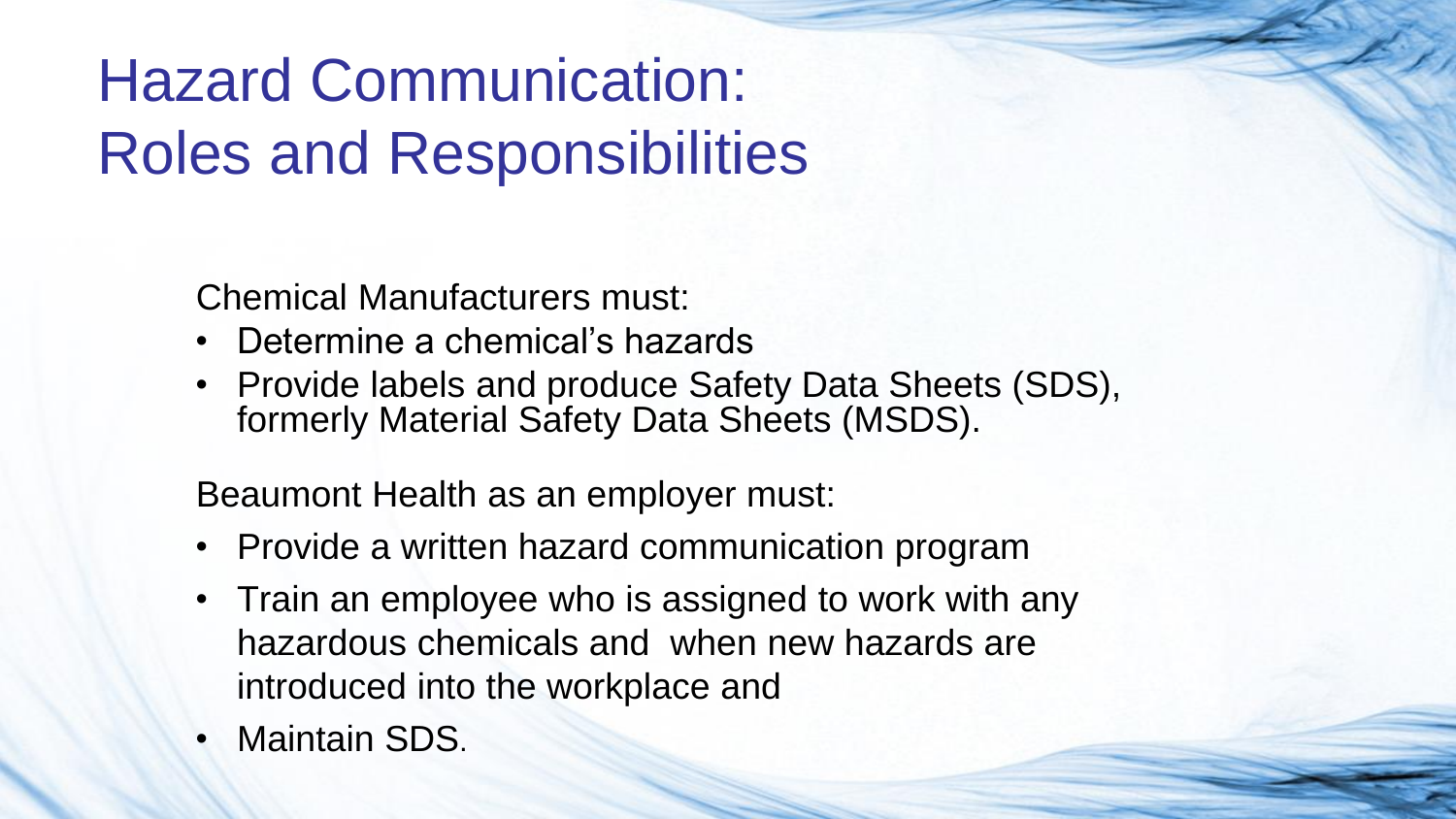## Hazard Communication: Roles and Responsibilities

You as an employee must:

- Find the chemicals used in the work area - look for a chemical inventory.
- Obey all established safety rules on the hazardous chemical's labels.
- Know the location of personal protective equipment (PPE).

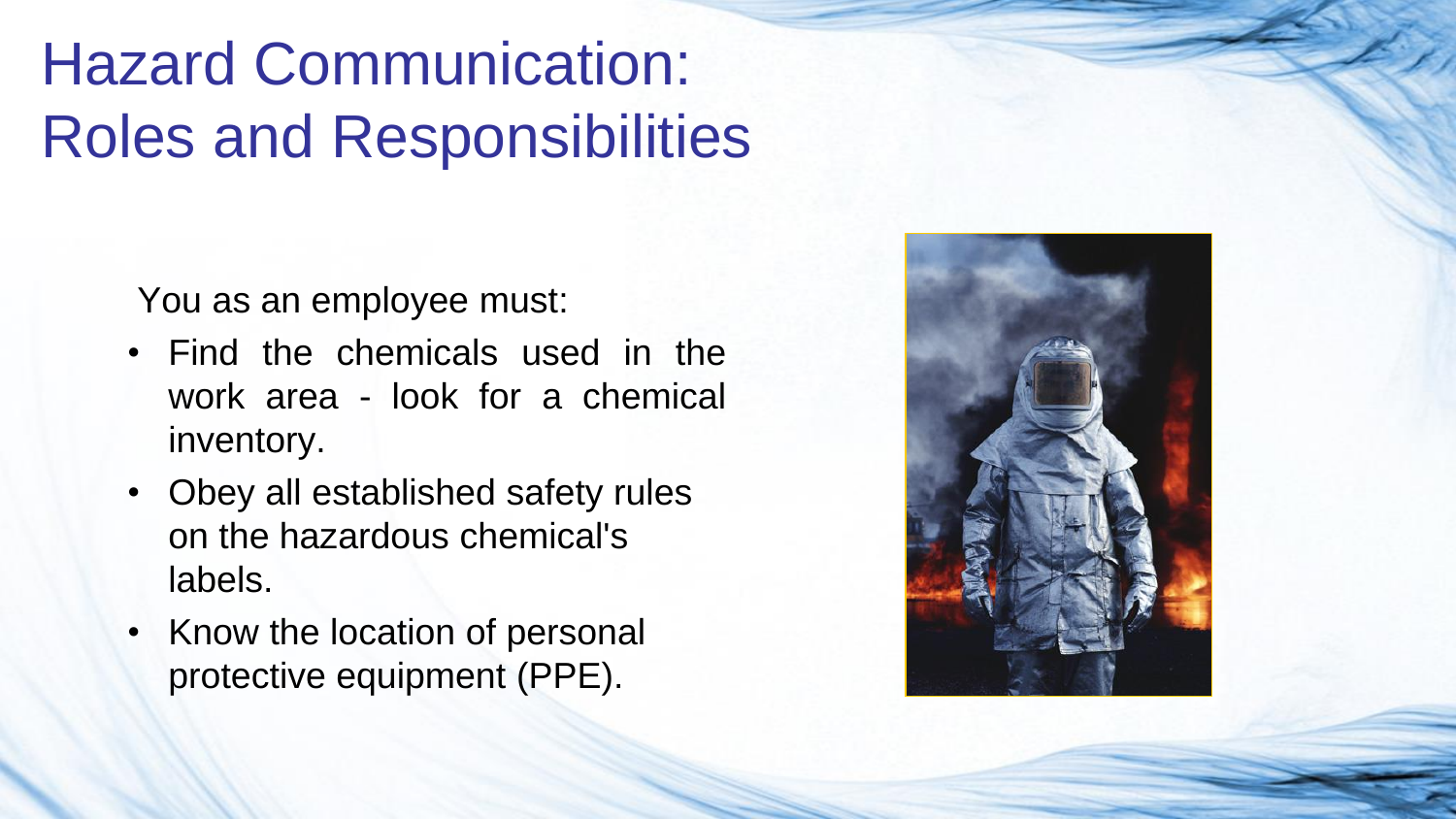## Your Right to Know

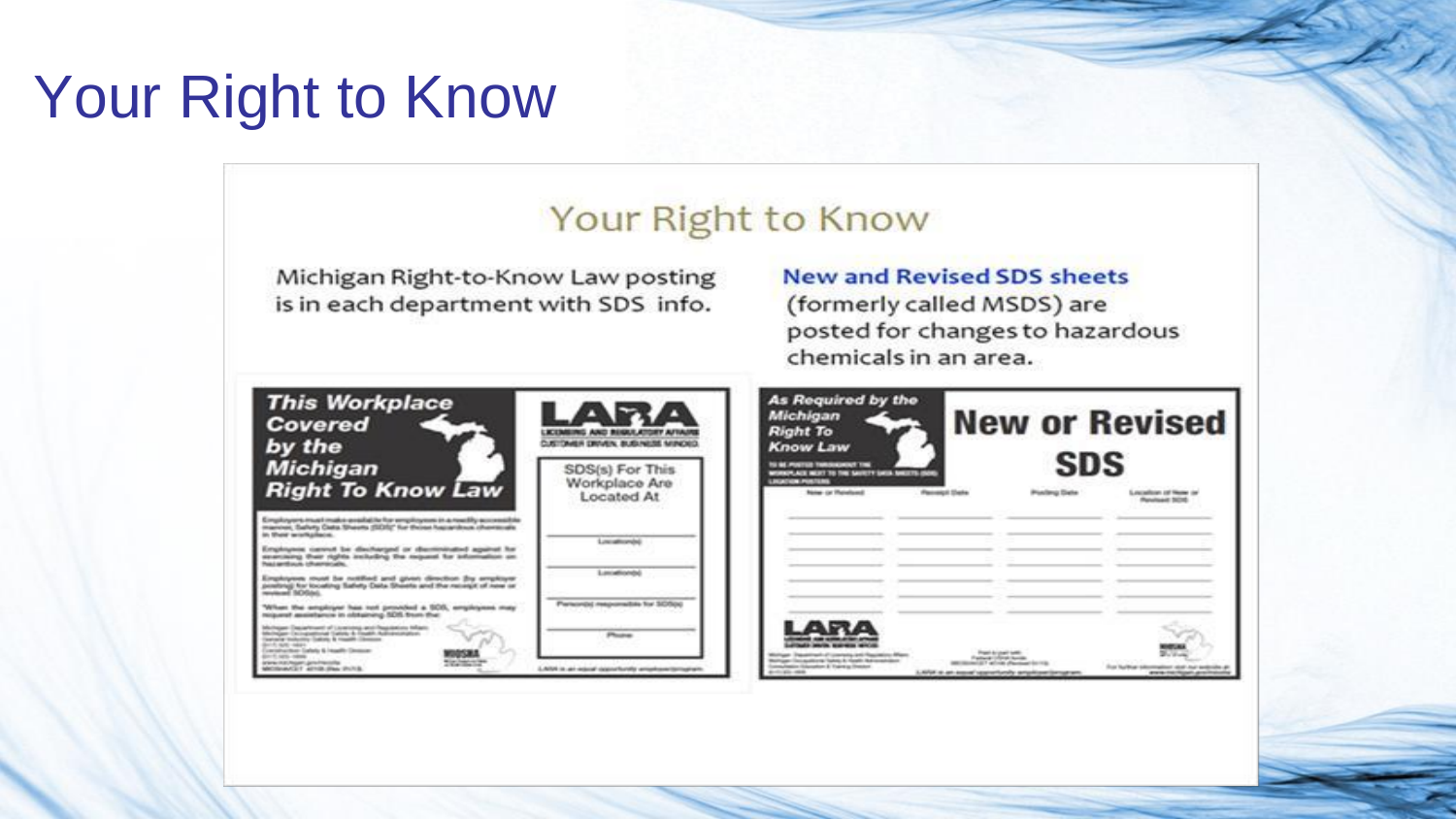### Labels

There are several new label elements: Symbols called "Pictograms" Signal Words Hazard Statements Precautionary Statements Product Identification Supplier/Manufacturer Identification

#### **SAMPLE LABEL**

#### **PRODUCT IDENTIFIER**

| CODE                |  |
|---------------------|--|
| <b>Product Name</b> |  |

#### **SUPPLIER IDENTIFICATION**

| <b>Company Name</b>   |       |  |
|-----------------------|-------|--|
| <b>Street Address</b> |       |  |
| City                  | State |  |

Postal Code Country

Emergency Phone Number

#### **PRECAUTIONARY STATEMENTS**

Keep container tightly closed. Store in cool, well ventilated place that is locked. Keep away from heat/sparks/open flame. No smoking. Only use non-sparking tools. Use explosion-proof electrical equipment. Take precautionary measure against static discharge. Ground and bond container and receiving equipment. Do not breathe vapors. Wear Protective gloves. Do not eat, drink or smoke when using this product. Wash hands thoroughly after handling. Dispoae of in accordance with local, regional, national, international regulations as specified.

In Case of Fire: use dry chemical (BC) or Carbon dioxide (CO<sub>2</sub>) fire extinguisher to extinguish.

#### **First Aid**

If exposed call Poison Center. If on skin (on hair): Take off immediately any contaminated clothing. Rinse skin with water.

#### **HAZARD PICTOGRAMS**



#### SIGNAL WORD **Danger**

#### **HAZARD STATEMENT**

Highly flammable liquid and vapor. May cause liver and kidney damage.

#### **SUPPLEMENTAL INFORMATION**

|  |  | Directions for use |
|--|--|--------------------|
|  |  |                    |
|  |  |                    |

| Fill weight:  | <b>Lot Number</b> |
|---------------|-------------------|
| Gross weight: | Fill Date:        |

**Expiration Date:** 

**www.osha.gov/Publications/HazComm\_QuickCard\_Labels.htm**l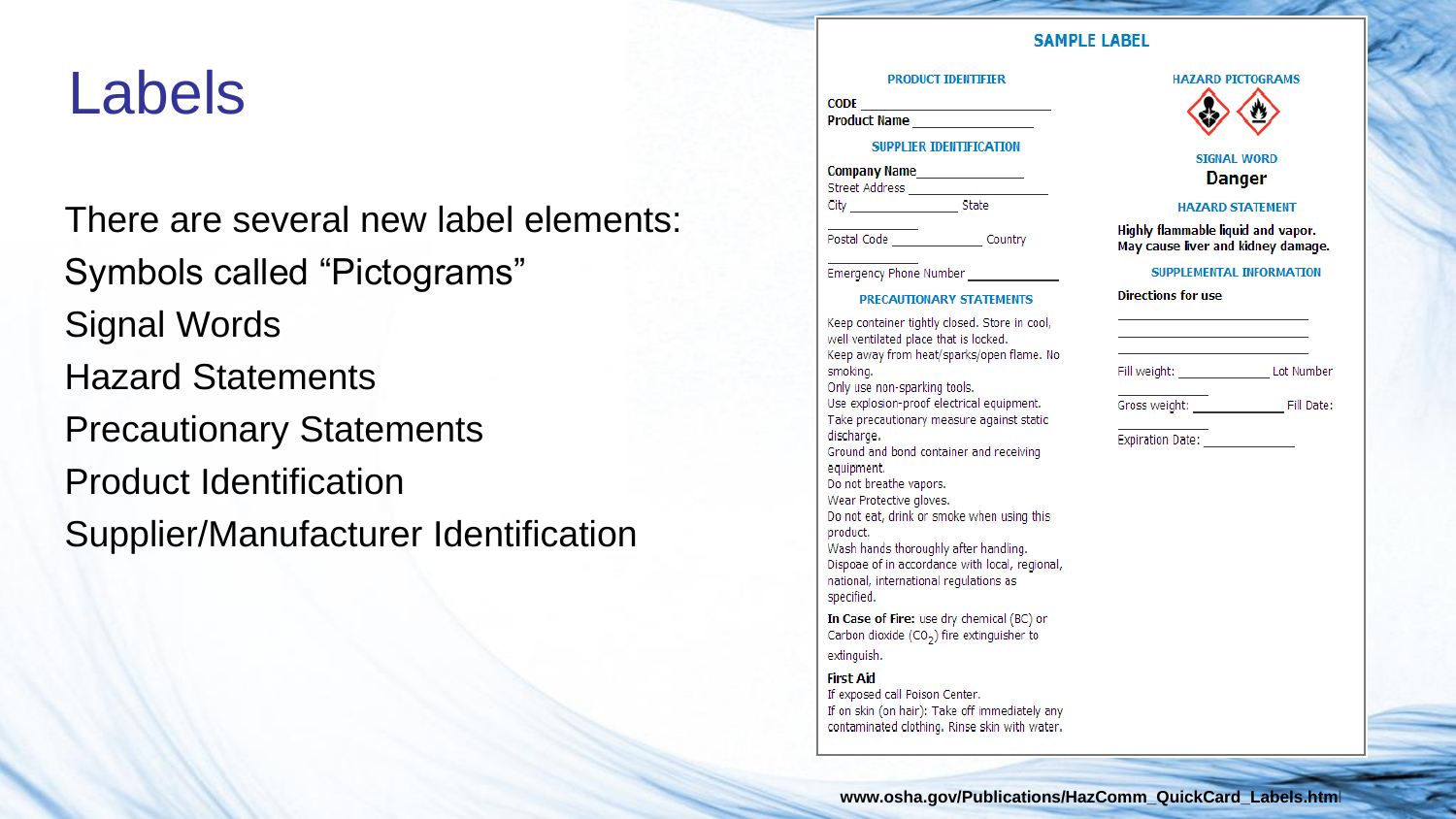### Hazard Communication: Labeling

- A label is an immediate source of information about a hazardous chemical, providing the identity of the chemical and its most serious hazards.
- You must not remove or deface existing labels.
- If you transfer a chemical to a secondary container, label its contents with the chemical's identity and a key "warning" word.
	- For example, a new label should state: "Ammonium Hydroxide - CORROSIVE – Causes Burns"



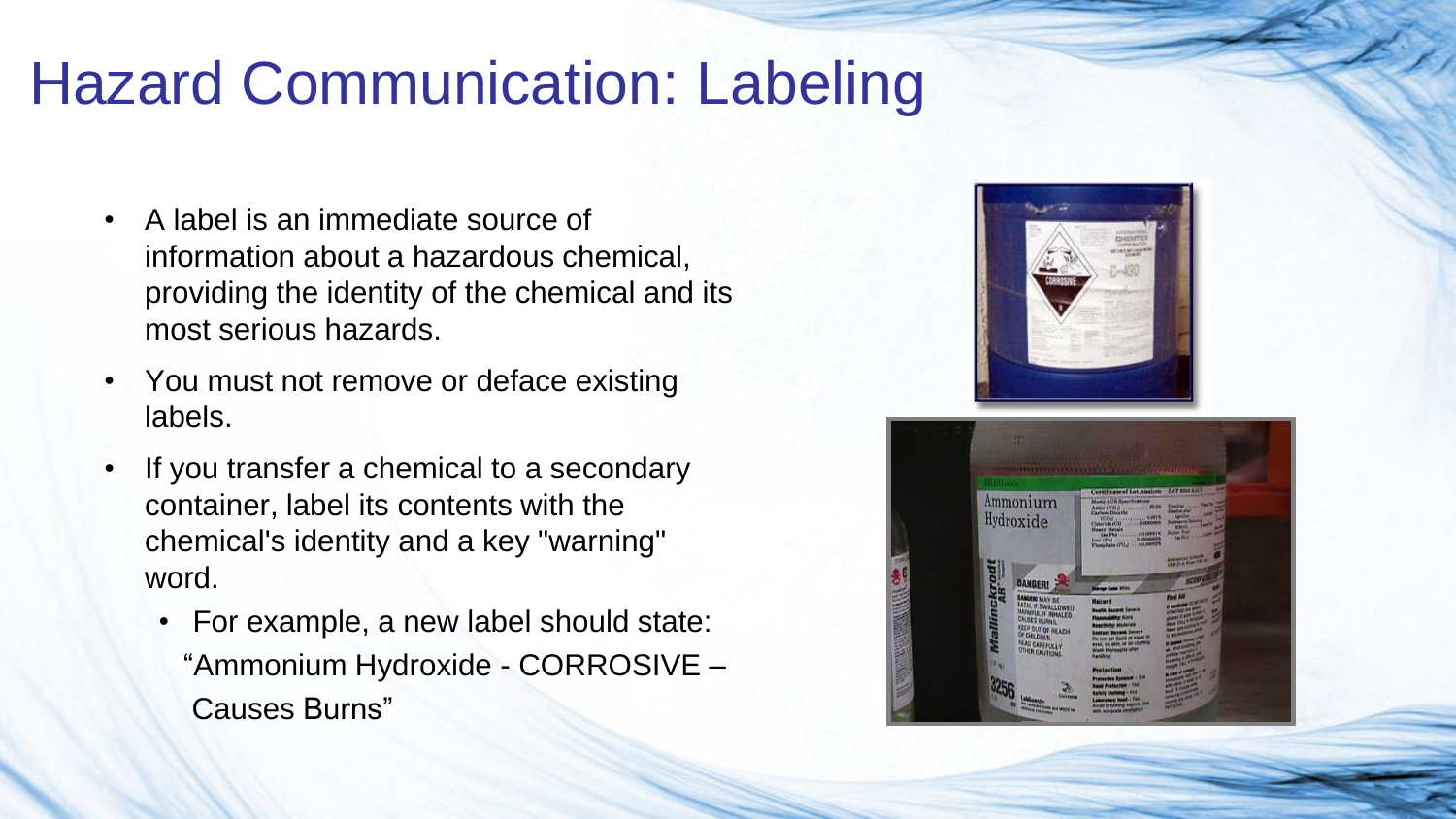## Hazard Communication: Safety Data Sheets (SDS)

The purpose of an SDS is to tell you:

- Comprehensive, technical and emergency information
- The material's physical properties or fast acting health effects
- Level of personal protective equipment (PPE) you need
- First aid treatment for exposures
- Preplanning necessary for safe handling

| <b>Sections</b>                                                              | <b>Relevant information to the downstream</b><br>users in order to comply with REACH<br>regulation                                                                                                                                                                                                  |  |  |  |
|------------------------------------------------------------------------------|-----------------------------------------------------------------------------------------------------------------------------------------------------------------------------------------------------------------------------------------------------------------------------------------------------|--|--|--|
| 1. Identification of the substance/mixture and of the<br>company/undertaking | Identified uses, registration number of the<br>substance.                                                                                                                                                                                                                                           |  |  |  |
| 2. Hazard identification                                                     | Classification and labelling information: For<br>substances according to both the Dangerous<br>Substances Directive (DSD) and CLP regulation<br>until June 2015. For mixtures according the DPD<br>until June 2015 and after that according CLP<br>regulation.<br>Authorisation number if relevant. |  |  |  |
| 3. Composition/information on ingredients                                    | Hazards of the components of the preparation.<br>Registration numbers of the components.                                                                                                                                                                                                            |  |  |  |
| 4. First aid measures                                                        | ×,                                                                                                                                                                                                                                                                                                  |  |  |  |
| 5. Fire-fighting measures                                                    | u)                                                                                                                                                                                                                                                                                                  |  |  |  |
| 6. Accidental release measures                                               | g.                                                                                                                                                                                                                                                                                                  |  |  |  |
| 7. Handling and storage                                                      | s.                                                                                                                                                                                                                                                                                                  |  |  |  |
| 8. Exposure controls/personal protection                                     | Exposure limit values (DNELs and PNECs <sup>1</sup> ) and<br>risk management measures. Information must<br>be consistent with the exposure scenarios.                                                                                                                                               |  |  |  |
| 9. Physical and chemical properties                                          | ÷.                                                                                                                                                                                                                                                                                                  |  |  |  |
| 10. Stability and Reactivity                                                 | ÷.                                                                                                                                                                                                                                                                                                  |  |  |  |
| 11. Toxicological information                                                | ٠                                                                                                                                                                                                                                                                                                   |  |  |  |
| 12. Ecological information                                                   | ¥                                                                                                                                                                                                                                                                                                   |  |  |  |
| 13. Disposal considerations                                                  | Information to be passed on to waste disposal<br>organisation.                                                                                                                                                                                                                                      |  |  |  |
| 14. Transport information                                                    | ٠                                                                                                                                                                                                                                                                                                   |  |  |  |
| 15. Regulatory information                                                   | Information if the substance as such or in a<br>mixture is subject to authorisation or restriction.<br>Information if the chemical safety assessment<br>has been carried out                                                                                                                        |  |  |  |
| 16. Other information                                                        | Recommended restriction of use                                                                                                                                                                                                                                                                      |  |  |  |
| Annex (if a chemical safety report is required)                              | Relevant exposure scenarios                                                                                                                                                                                                                                                                         |  |  |  |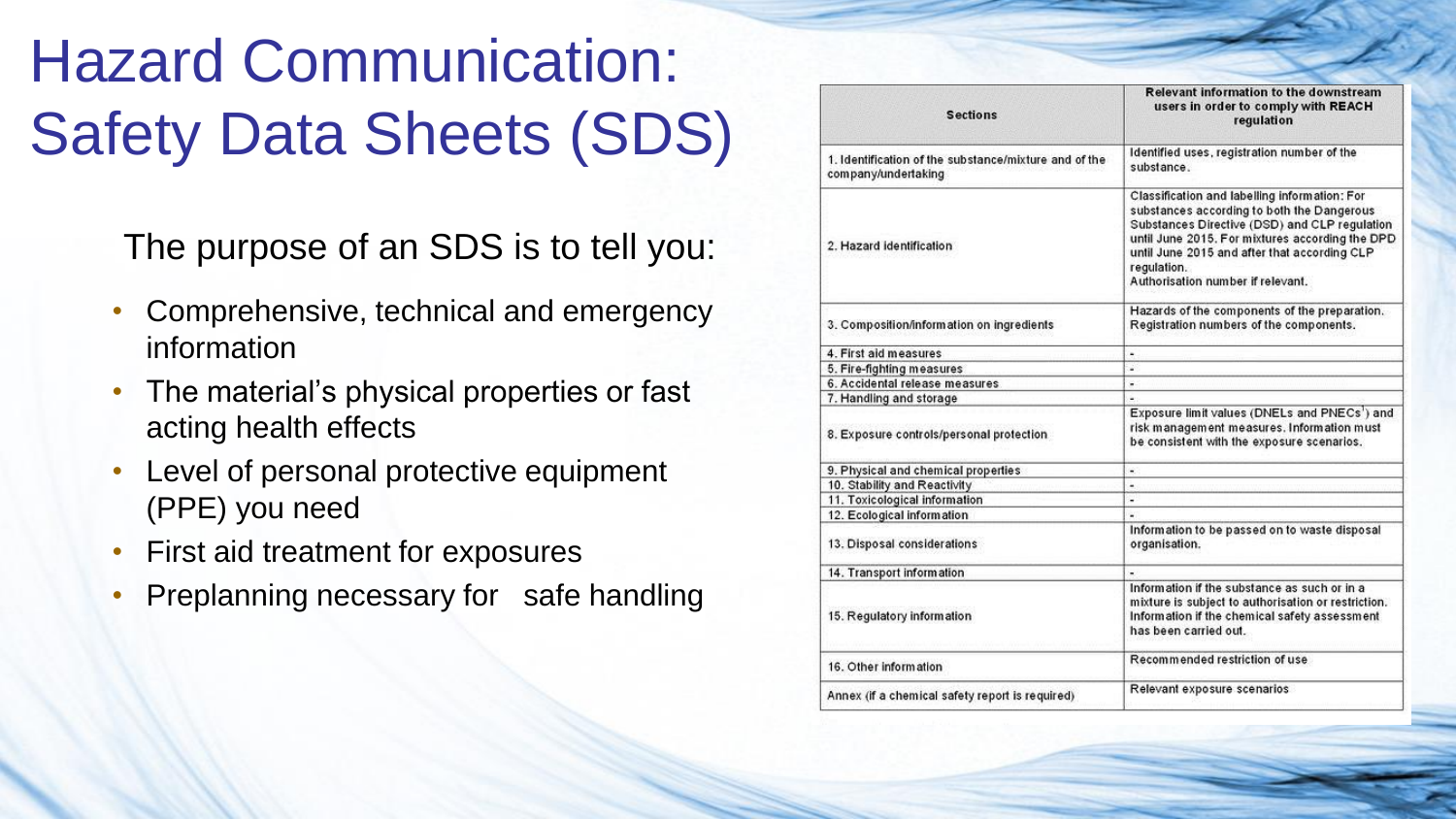## Hazard Communication: Safety Data Sheets (SDS)

The SDS must be:

- legible,
- **Accurate**
- in English

• have a consistent 16-section format. You must have an SDS for each hazardous chemical. It may be in any medium, such as paper or electronic, that does not restrict availability.

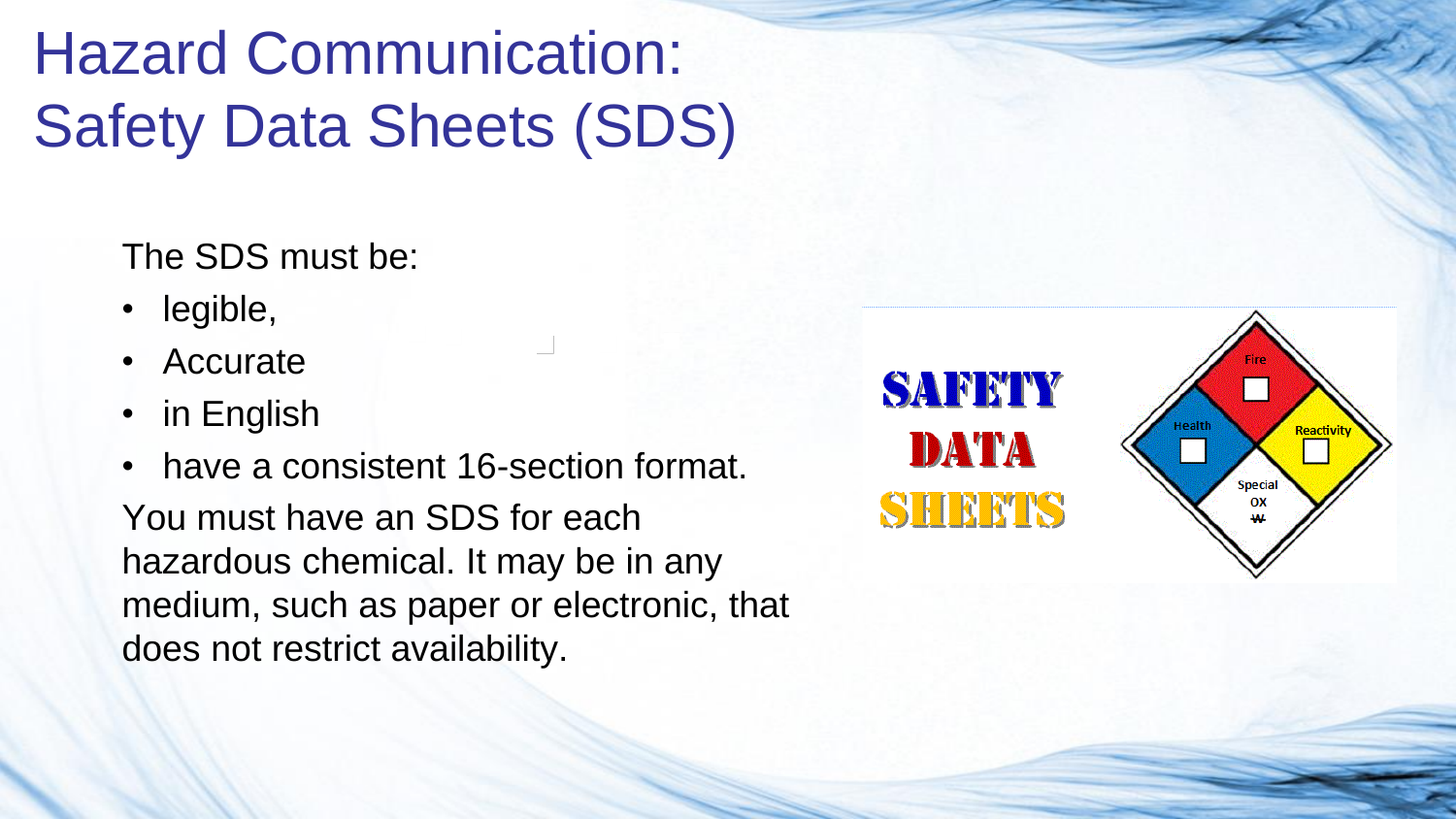### Hazard Communication Pictograms



For more information:



**U.S. Department of Labor** www.osha.gov (800) 321-OSHA (6742)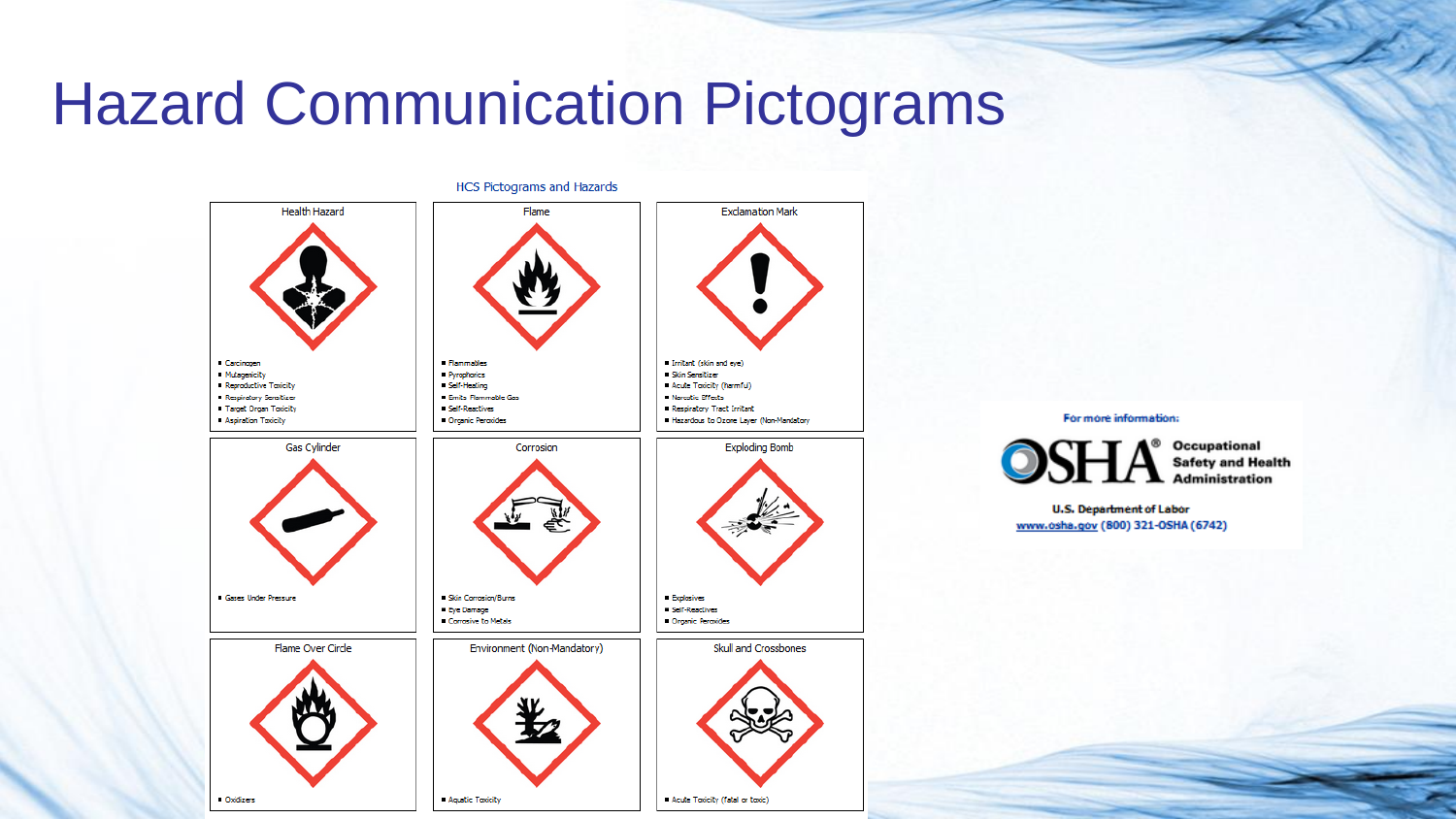Hazard Communication: Safety Data Sheets (SDS)

Okay, how do I obtain an SDS?

• SDS's are available on-line…follow your hospitals' intranet procedures.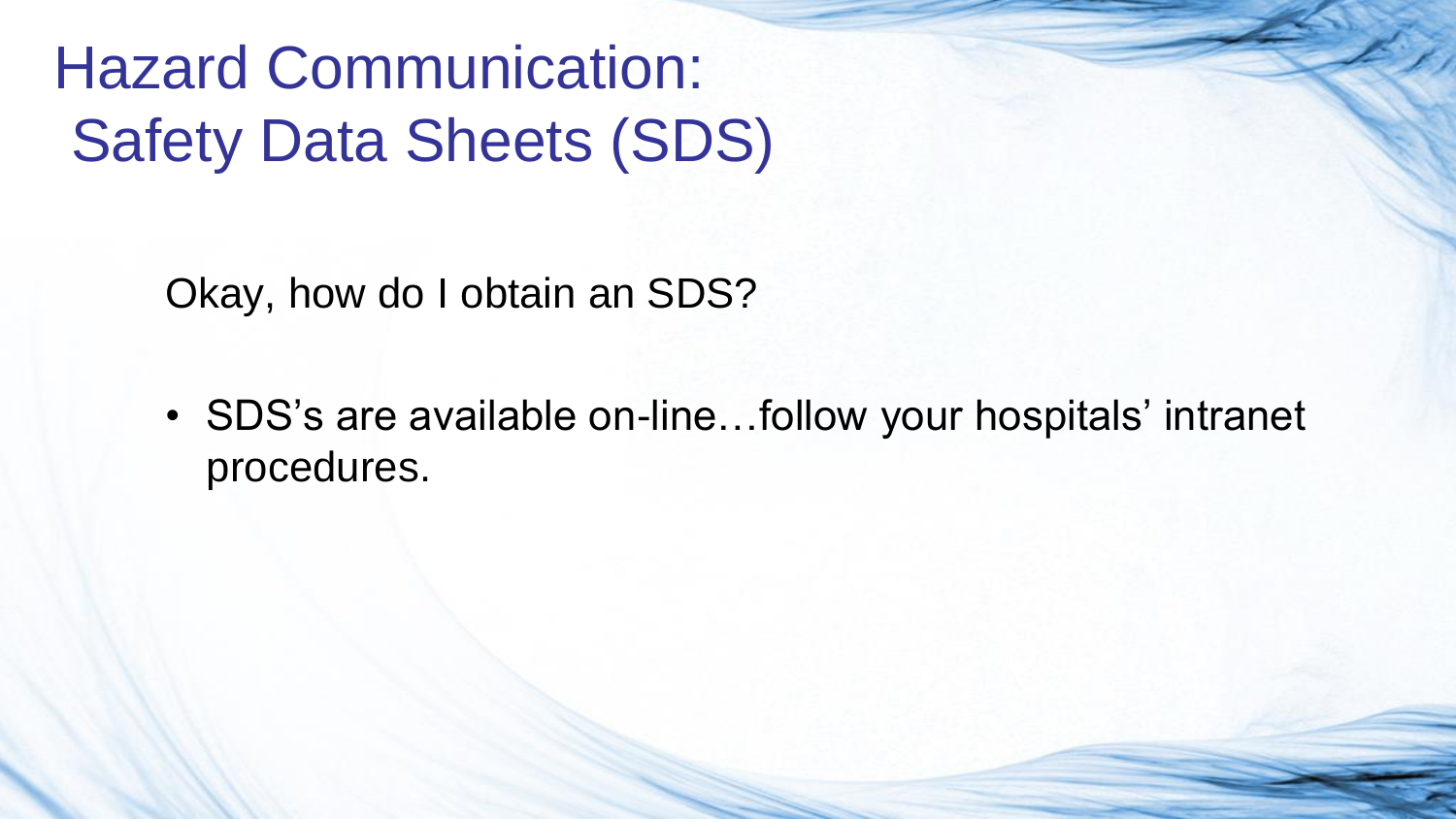## Hazard Communication: Personal Protective Equipment

Personal Protective

Equipment (PPE)

- PPE protects employees from the risk of chemical injury by creating a barrier against workplace hazards. and/or illness.
- Includes: Hand, eye, protective clothing and respiratory protection.





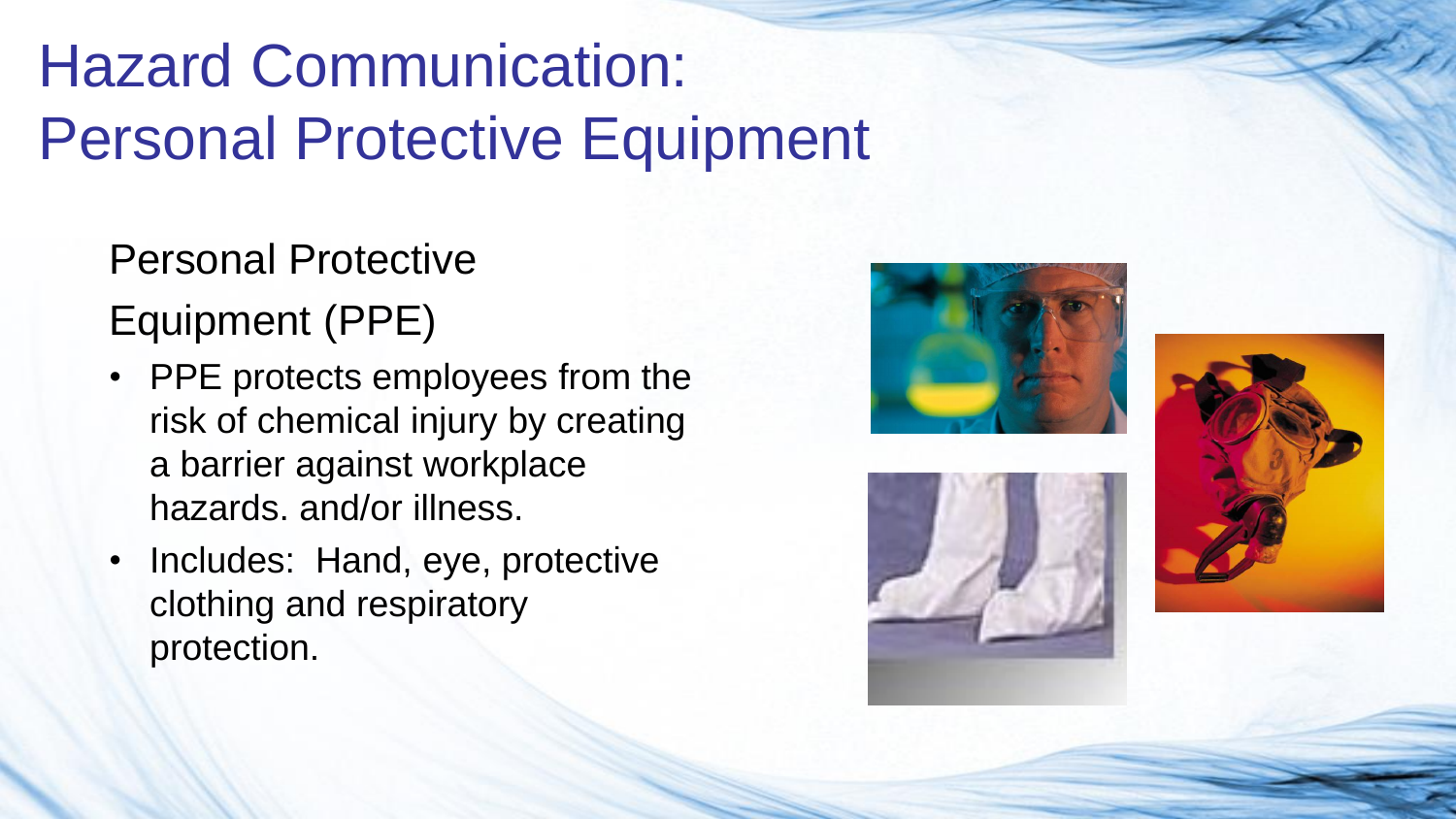### Hazard Communication: Personal Protective Equipment

PPE is not a substitute for good engineering or administrative controls or good work practices, but should be used in conjunction with these controls to ensure the safety and health of all employees.

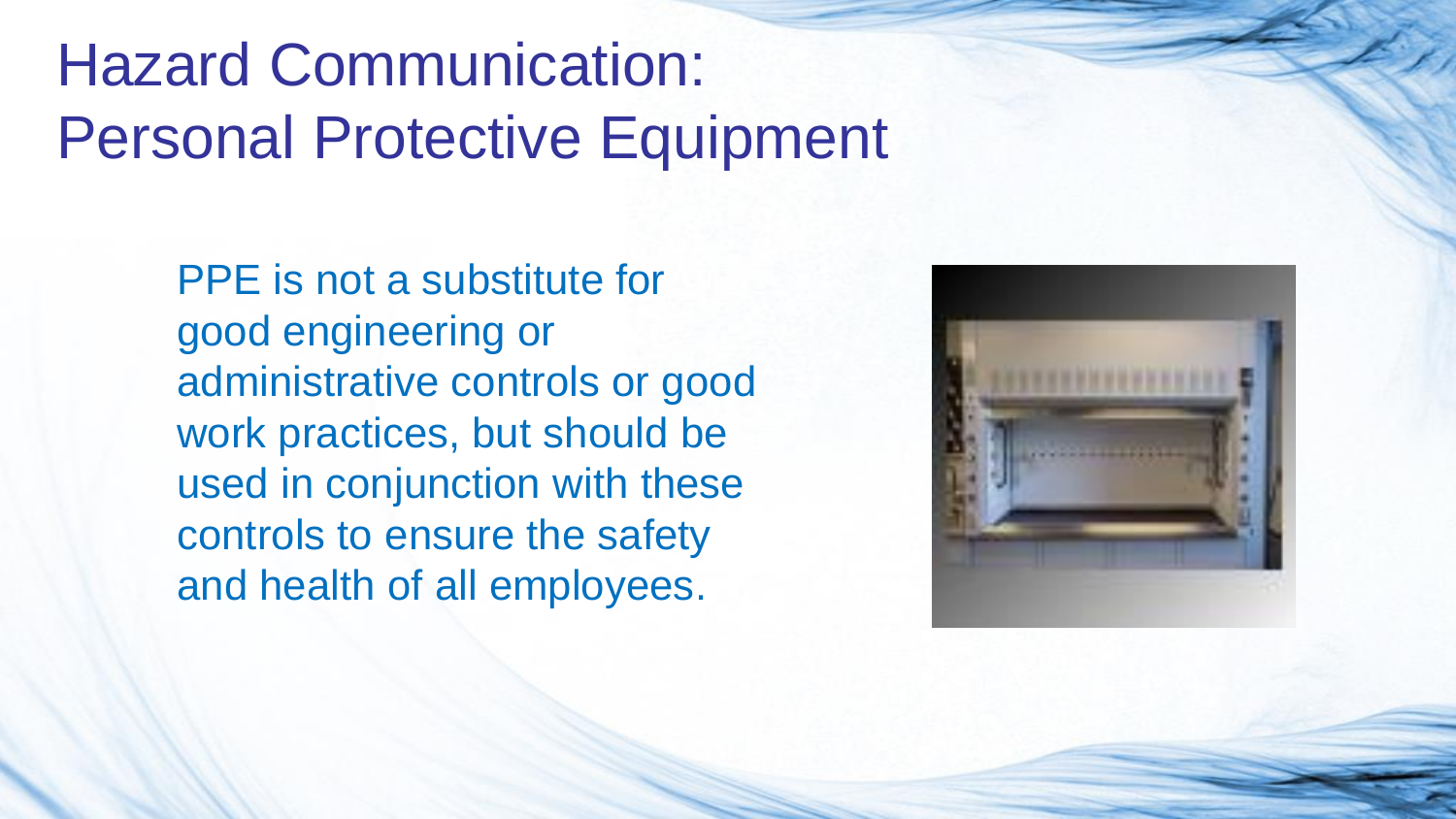## Hazard Communication: Personal Protective Equipment

Personal protective equipment will be provided, used, and maintained when it has been determined that its use is required and that such use will lessen the likelihood of occupational injury.

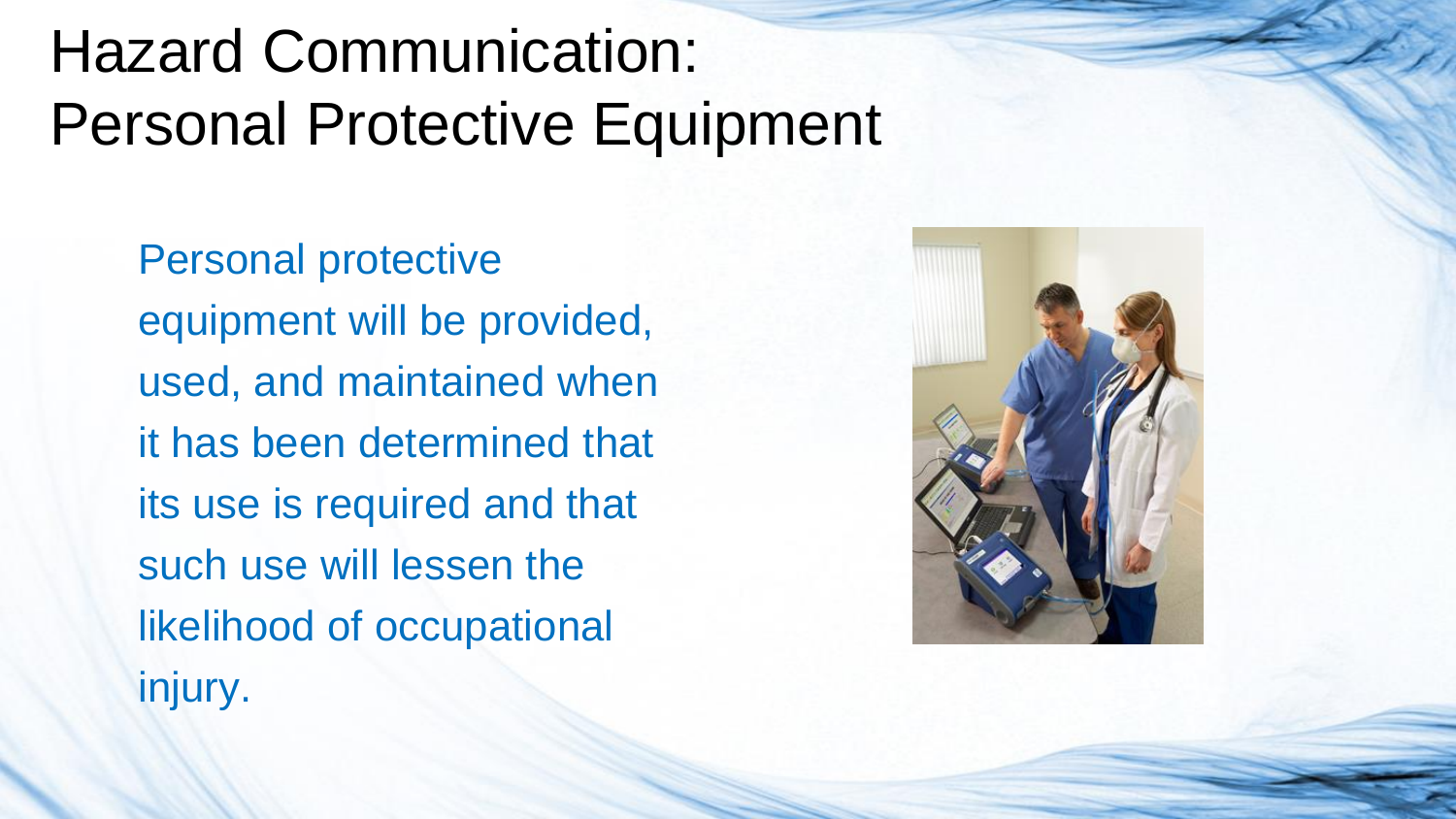## Hazard Communication: Routes of Entry Into the Body

### How can chemicals enter the body?

- Inhalation (nose)
- Skin Contact
- Eye Contact
- Ingestion (mouth)

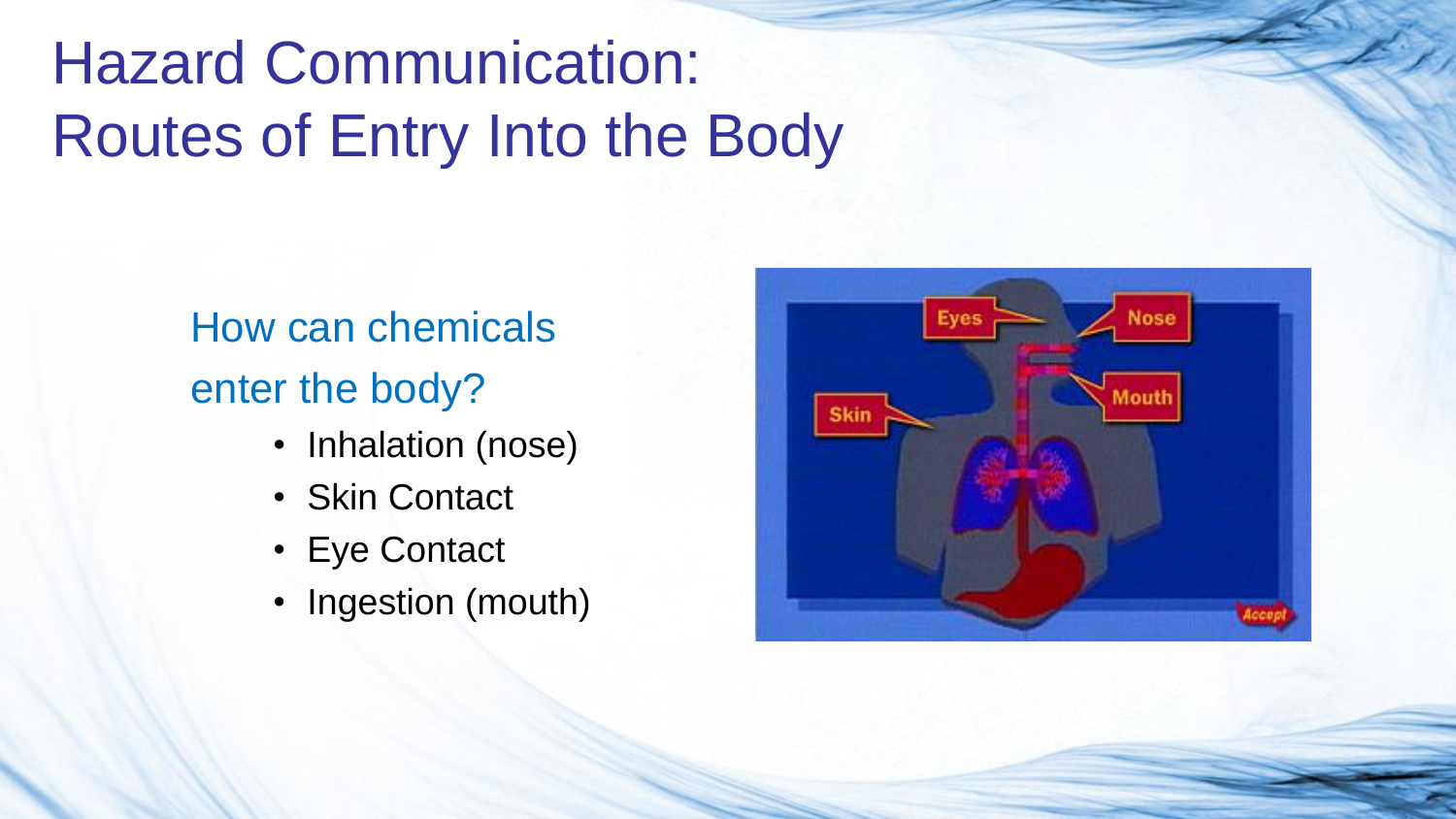### Hazard Communication: What's an Exposure?

What about the chemical exposures? How much is too much? Let's explore:

- The **Permissible Exposure Limit (PEL)** is the maximum amount or concentration of a chemical that a worker may be exposed to under OSHA regulations.
- **8-hour Time Weighted Averages (TWA) -** are an average value of exposure over the course of an 8 hour work shift.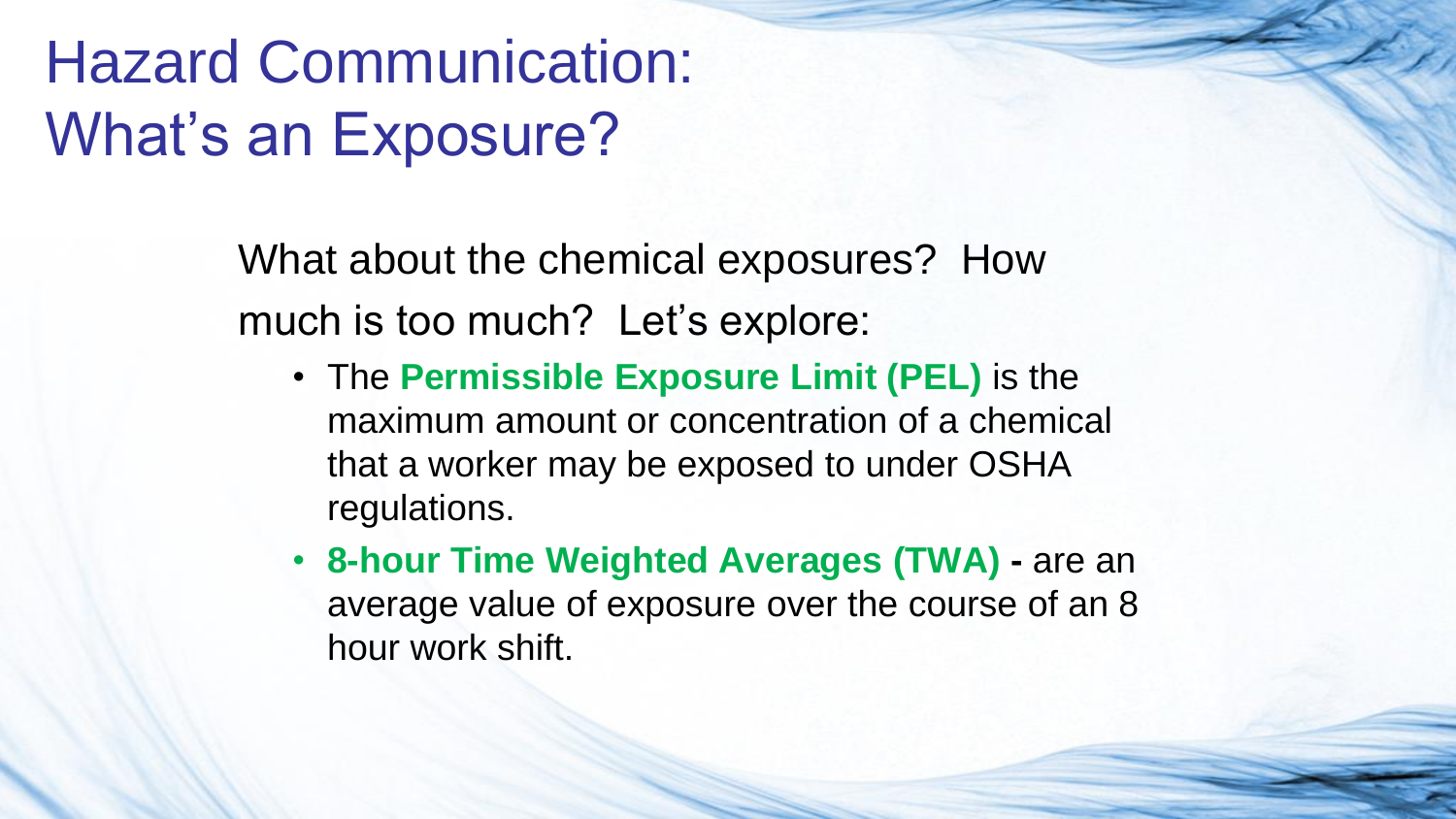Hazard Communication: How long is too long?

> The longer the exposure, the more likely you will be affected.



\*Remember: If you have signs & symptoms of an exposure ~ Report it to your Supervisor and go to the Emergency Center.